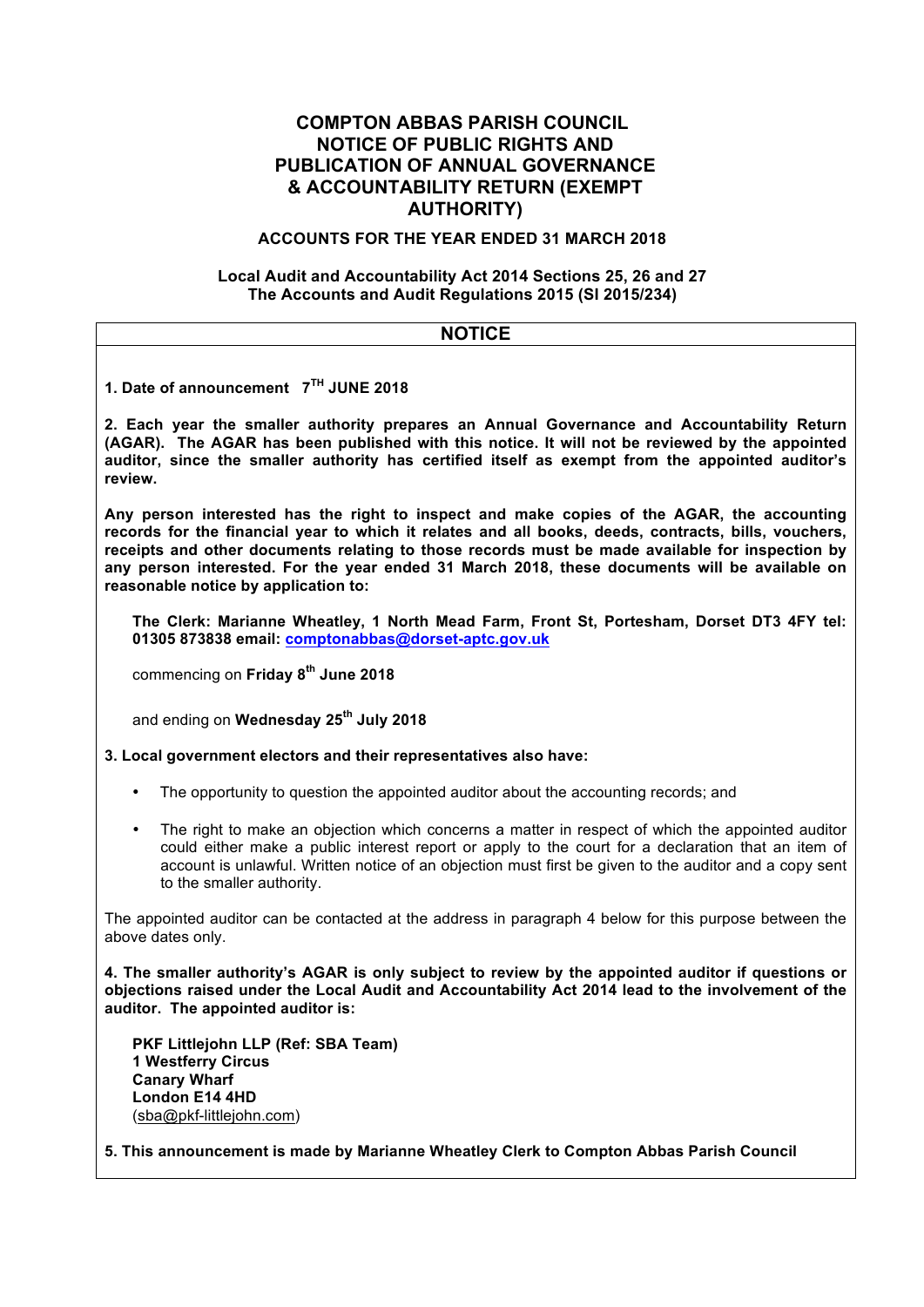# Section 1 - Annual Governance Statement 2017/18

We acknowledge as the members of:

 $\tau = \tau$ 

# COMPTON ABBAS PARISH COUNCIL

our responsibility for ensuring that there is a sound system of internal control, including arrangements for the preparation of the Accounting Statements. We confirm, to the best of our knowledge and belief, with respect to the Accounting Statements for the year ended 31 March 2018, that:

| Agreed                                                                                                                                                                                                                                                                                                         |     |           |                                                                                                                                                                                               |  |
|----------------------------------------------------------------------------------------------------------------------------------------------------------------------------------------------------------------------------------------------------------------------------------------------------------------|-----|-----------|-----------------------------------------------------------------------------------------------------------------------------------------------------------------------------------------------|--|
|                                                                                                                                                                                                                                                                                                                | Yes | No        | 'Yes' means that this authority:                                                                                                                                                              |  |
| 1. We have put in place arrangements for effective financial<br>management during the year, and for the preparation of<br>the accounting statements.                                                                                                                                                           |     |           | prepared its accounting statements in accordance<br>with the Accounts and Audit Regulations.                                                                                                  |  |
| 2. We maintained an adequate system of internal control<br>including measures designed to prevent and detect fraud<br>and corruption and reviewed its effectiveness.                                                                                                                                           |     |           | made proper arrangements and accepted responsibility<br>for safeguarding the public money and resources in<br>its charge.                                                                     |  |
| 3. We took all reasonable steps to assure ourselves<br>that there are no matters of actual or potential<br>non-compliance with laws, regulations and Proper<br>Practices that could have a significant financial effect<br>on the ability of this authority to conduct its<br>business or manage its finances. |     |           | has only done what it has the legal power to do and has<br>complied with Proper Practices in doing so.                                                                                        |  |
| 4. We provided proper opportunity during the year for<br>the exercise of electors' rights in accordance with the<br>requirements of the Accounts and Audit Regulations.                                                                                                                                        |     |           | during the year gave all persons interested the opportunity to<br>inspect and ask questions about this authority's accounts.                                                                  |  |
| 5. We carried out an assessment of the risks facing this<br>authority and took appropriate steps to manage those<br>risks, including the introduction of internal controls and/or<br>external insurance cover where required.                                                                                  |     |           | considered and documented the financial and other risks it<br>faces and dealt with them properly.                                                                                             |  |
| 6. We maintained throughout the year an adequate and<br>effective system of internal audit of the accounting<br>records and control systems.                                                                                                                                                                   |     |           | arranged for a competent person, independent of the financial<br>controls and procedures, to give an objective view on whether<br>internal controls meet the needs of this smaller authority. |  |
| 7. We took appropriate action on all matters raised<br>in reports from internal and external audit.                                                                                                                                                                                                            |     |           | responded to matters brought to its attention by internal and<br>external audit.                                                                                                              |  |
| 8. We considered whether any litigation, liabilities or<br>commitments, events or transactions, occurring either<br>during or after the year-end, have a financial impact on<br>this authority and, where appropriate, have included them<br>in the accounting statements.                                     |     |           | disclosed everything it should have about its business activity<br>during the year including events taking place after the year<br>end if relevant.                                           |  |
| 9. (For local councils only) Trust funds including<br>charitable. In our capacity as the sole managing<br>trustee we discharged our accountability<br>responsibilities for the fund(s)/assets, including<br>financial reporting and, if required, independent<br>examination or audit.                         | Yes | <b>No</b> | has met all of its responsibilities where it is a sole<br>N/A<br>managing trustee of a local trust or trusts.                                                                                 |  |

This Annual Governance Statement is approved by this authority and recorded as minute reference:

Signed by the Chairman and Clerk of the meeting where approval is given:

16th May 2018 18/05/011a.

dated

16/05/18

Clerk

Chairman

Cr highern